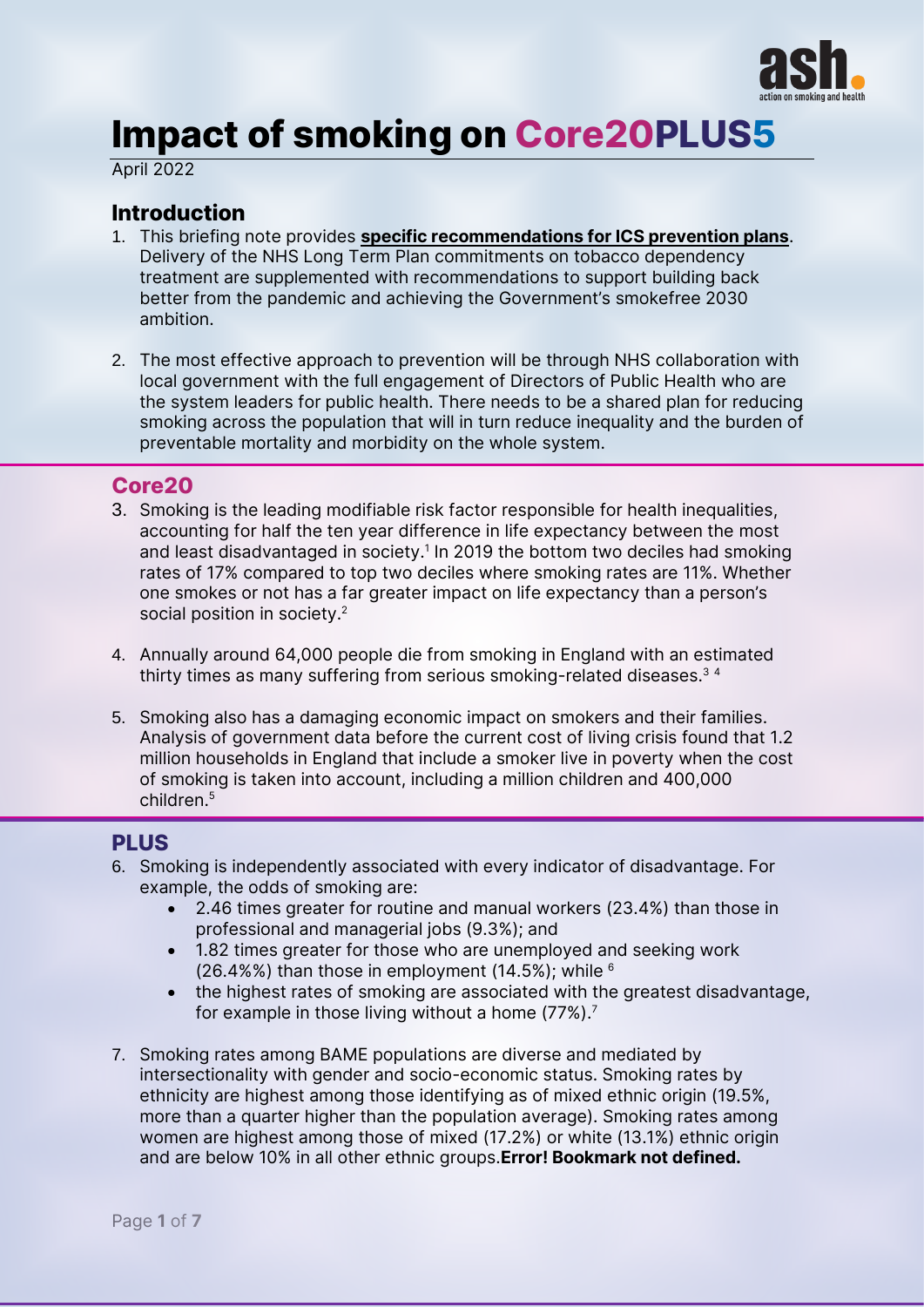## **5 areas of clinical focus**

### **Maternity**

8. One in ten women smoked at time of delivery in 2019/20, with smoking heavily concentrated among younger poorer women in disadvantaged communities (23.1% in Blackpool compared to 2.1% in West London<sup>8</sup>). Smoking during pregnancy is the leading modifiable risk factor for poor birth outcomes, including miscarriage, fetal growth retardation, pre-term birth and stillbirth.



### **Severe mental illness**

9. Mental health conditions are associated with higher rates of smoking are particularly high among those with Serious Mental Illness and higher still for those with complex addictions<sup>9</sup>. Smoking makes a major contribution to the excess mortality and morbidity in these populations and stopping can improve both physical and mental health<sup>10</sup>. For all groups of smokers quitting improves mental wellbeing<sup>11</sup> and some anti-psychotic medications can be reduced when a patient stops smoking<sup>12</sup>. For those addicted to other substances stopping can also aid those treatment outcomes<sup>13</sup>.



## **Chronic respiratory**

10. Stopping smoking leads to immediate improvements in respiratory health. Current smokers are:<sup>14</sup>

- <span id="page-1-0"></span>• More than five times as likely as non-smokers to have microbiologically confirmed influenza, and twice as likely to develop pneumonia.
- 36% more likely to be admitted to hospital than non-smokers, and twice as likely to be re-admitted within 30 days.



## **Early cancer diagnosis**

- 11. Smoking is a major cause of preventable cancers and common cause of those often detected late such as lung and bowel cancer. Smoking status is a key indicator of risk particularly among older patients who have accumulated a lifetime of smoking-related risk. Even following a diagnosis stopping smoking can make a difference to treatment outcomes to the benefit both not just of smokers but also the NHS.[14](#page-1-0) For example:
	- A third of patients are smokers at time of diagnosis with lung cancer, by quitting they can increase their average life expectancy from 1.08 to 1.97 years.<sup>15</sup>
	- Smokers undergoing surgery require longer hospital stays and higher drug doses; and have higher risks of heart and lung complications, postoperative infection, impaired wound healing, to be admitted to intensive care and require re-admission to hospital.<sup>16</sup> This is relevant to other priority clinical areas.

## **Hypertension**

- 12. About 70% of CVD cases are attributed to modifiable risk factors, with hypertension the leading metabolic risk factor, and smoking the leading behavioural factor.<sup>17</sup> It is particularly important for those who have other risk factors such as high blood pressure, raised blood cholesterol levels, diabetes, obesity, or are physically inactive to quit smoking. People who smoke are twice as likely to suffer acute coronary events, and when they do, twice as likely to die from them. Stopping smoking can significantly reduce risks
	- Among heavy smokers, smoking cessation is associated with significantly lower risk of CVD within 5 years compared to current smokers.18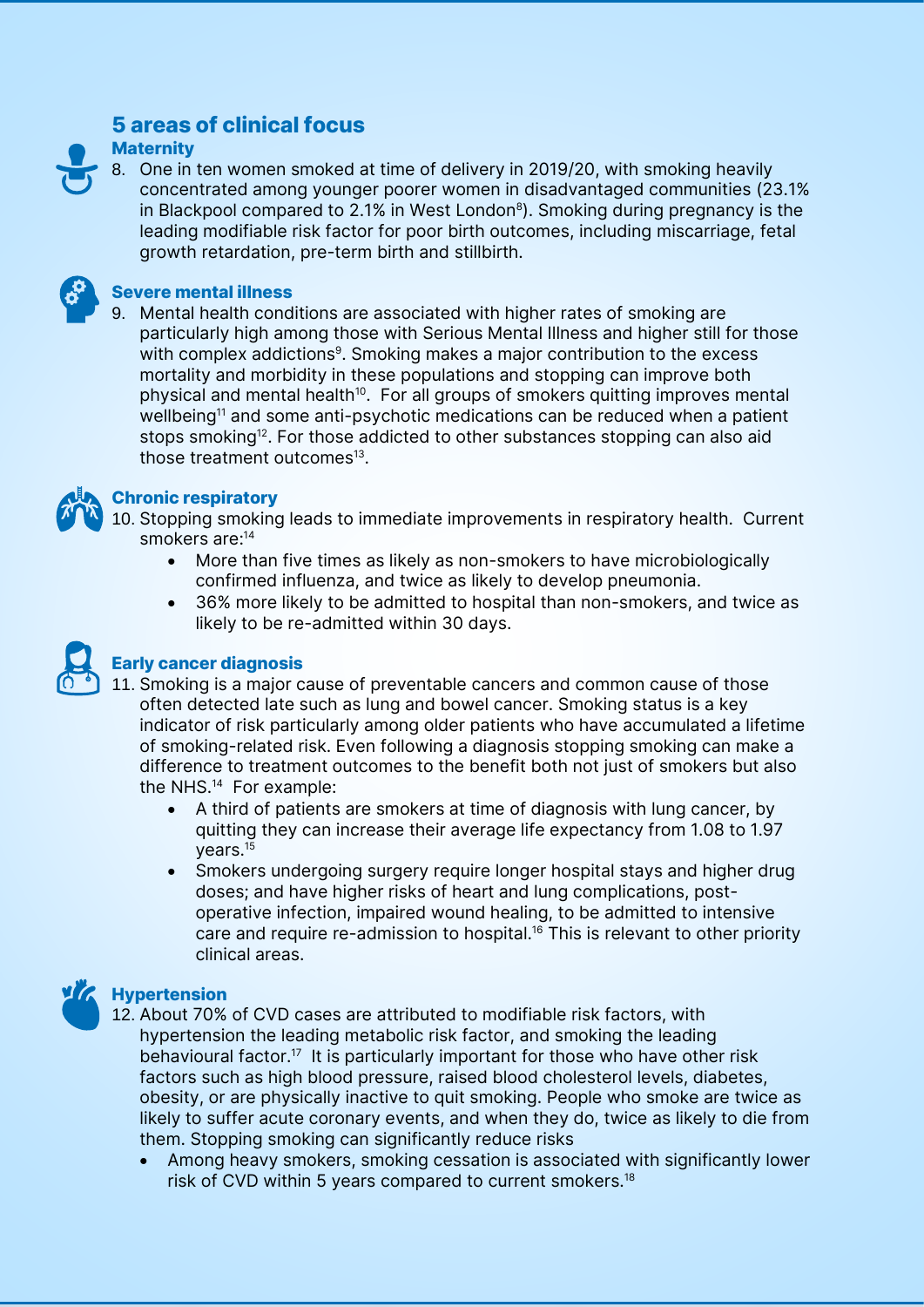• Around 10-15 years after quitting former smokers showed a similar CVD risk to never smokers. Moreover, almost half of the decline in coronary heart disease mortality in England and Wales between 1981 and 2000 has been attributed to reductions in smoking prevalence.<sup>19</sup>

## **Recommendations**

- 13. Prioritise implementation of the NHS LTP funde[d tobacco dependency treatment](https://www.respiratoryfutures.org.uk/media/455584/2021-07-nhse-tobacco-dependence-treatment-services-delivery-model.pdf)  [pathways](https://www.respiratoryfutures.org.uk/media/455584/2021-07-nhse-tobacco-dependence-treatment-services-delivery-model.pdf) at pace. These services are a commitment in the NHS Long Term Plan which should be at the heart of ICS prevention strategies. Funding is provided to fully implement these services across acute, maternity and mental health services by 23/24. However, the speed of implementation is proving variable across ICS's and NHS Trusts and in many cases back-loaded. ASH is tracking the planned and actual implementation of these services and will report back to ICBs on relative progress. ICB leaders have a responsibility to ensure that local implementation is on track and services will be operational at the earliest opportunity.
- 14. Develop a joined-up strategy across the NHS and local government for the system on tobacco control. Directors of Public Health have a wealth of experience to bring to this and can help ensure that comprehensive tobacco control strategies are in place not just locally and at ICS level. Despite significant budgetary constraints during the pandemic local authorities proved their ability to deliver effective and cost-effective smoking cessation and tobacco control interventions to their populations. 20
- 15. Maximise the opportunities of wider national NHSE investment in smoking. In addition to the tobacco dependency treatment services. NHSE are also piloting approaches to help NHS staff to stop smoking. The NHS employs around 73,000 smokers, who cost the NHS approximately  $£206$  million each year<sup>21</sup>. There are also new pharmacy-based programmes to support people to maintain an inpatient quit started in the community<sup>22</sup>. These should be integrated into a system-wide approach to cessation.
- 16. ICSs can increase the probability that disadvantaged smokers will try to quit, and that when they do they will succeed by integrating additional activity into their prevention plans:

### At population level

- Fund mass media campaigns to motivate smokers to quit. This can be done across an ICS footprint or at regional level. Models for regional mass media campaigns can be seen in the North East, Yorkshire and Humber and Greater Manchester (see paras 21-25 for evidence of cost-effectiveness). These regional approaches have a track record of increasing the rate of decline in smoking prevalence. $23$
- Improve the integration of smoking cessation into cancer screening programmes. Both invite letters and screening interventions for lung health checks and bowel cancer should include evidence-based advice to quit for all smokers. Screening interventions should encourage smokers to quit on an opt out basis.

#### In secondary care

• Require all NHS Trusts to include smoking status on the admission checklist. The latest British Thoracic Society audit<sup>24</sup> found that 23% of patients weren't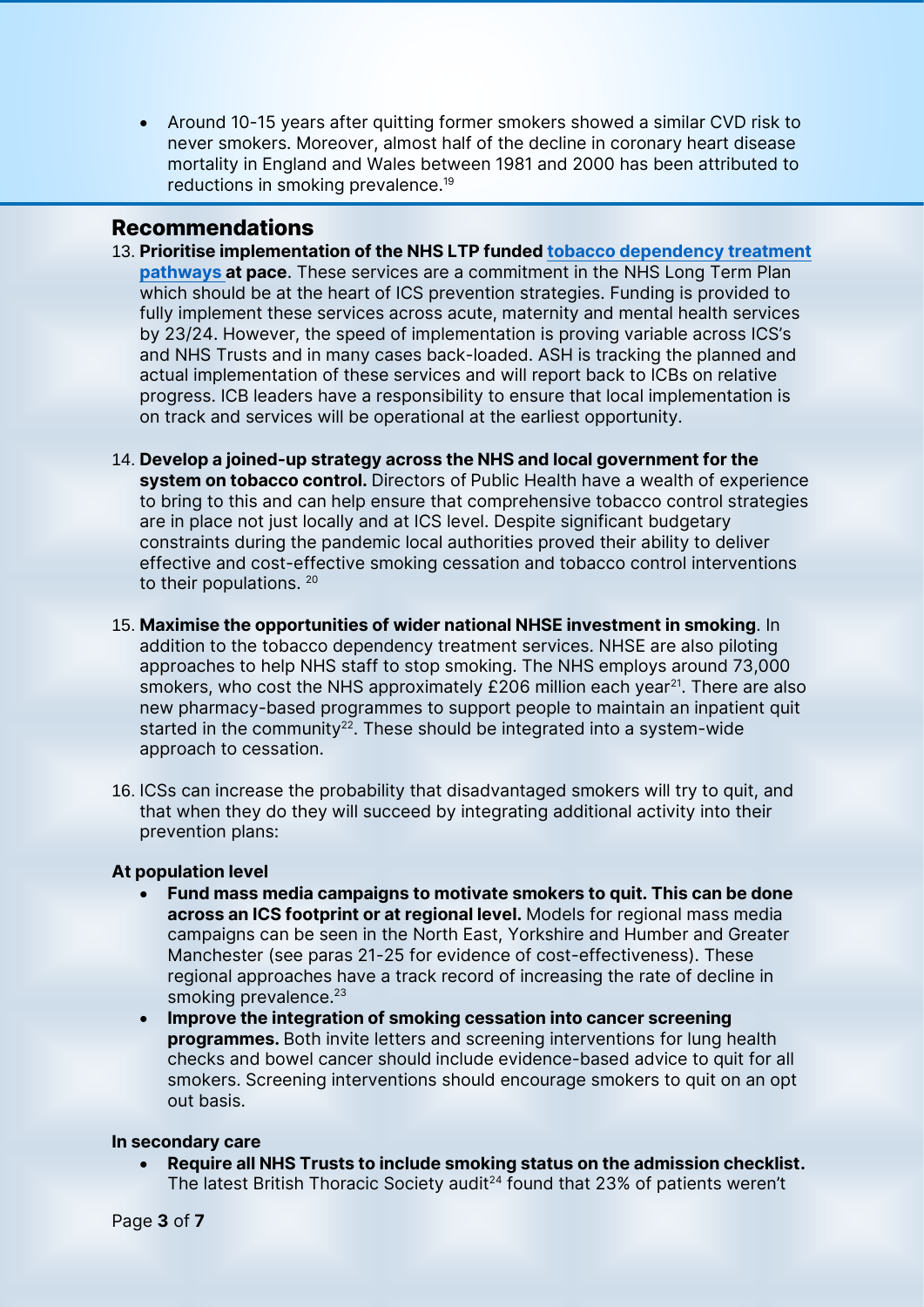

asked if they smoked on admission. This is an important requirement for delivery of the LTP but also in ensuring all patients get timely VBA.

• Require that all letters referring patients who smoke for a hospital stay include information about hospital smokefree policies, advice on the benefits of quitting, and (where appropriate) on the importance of quitting prior to surgery (including information about harm reduction/temporary abstinence).

#### In primary care

- Require that all smokers attending their GP surgery or local pharmacy for flu or Covid vaccination are given very brief advice to quit and referred to stop smoking services where available or NHS Smokefree if not.
- Require all NHS Health Checks to include brief advice to quit for smokers and referral to stop smoking services where available, or NHS Smokefree if not.

#### Leadership

• ICBs and Trusts should sign the NHS Smokefree Pledge<sup>25</sup> and local councils should sign the Local Government Declaration on Tobacco Control<sup>26</sup>. These are public commitments to tackling smoking by NHS and local government leaders on behalf of their organisations. The Pledge has been endorsed nationally by the NHSE Chief Executive, ADPH, AoMRC, BMA, FPH and RCM. The Local Government Declaration has been endorsed nationally by the CMO, ADPH, CIEH, CTSI and the LGA,

#### Effectiveness of treatment services

- 17. Tobacco dependence treatment, including pharmacotherapy and behavioural support, increases successful quitting by three times over quitting abruptly also known as "cold turkey" and is the most cost-effective intervention after flu vaccinations.<sup>27</sup>
- <span id="page-3-0"></span>18. Stop Smoking Services are atypical in not conforming to the inverse care law.<sup>28 29</sup>ln fact, although throughput has fallen due to lack of promotion of the Services, in 2018/19 only 11% of those setting a quit date came from those in managerial and professional occupations, compared to 27% who were routine and manual. All together more than half (52%) were from disadvantaged groups (27% R&M; 14% unemployed for over a year or never worked; 10% sick/disabled and unable to return to work; 1% prisoners) compared to only 11% from professional and managerial groups.[29](#page-3-0)
- 19. Success in quitting is linked to the level of addiction, and the environment smokers live in (poorer more disadvantaged smokers live in communities where smoking is more common, making it harder to quit). Quit success varies from 43% of students to 59% of retired smokers, but there was not much difference between managerial and professional (58%) and R&M smokers (55%). <sup>[29](#page-3-0)</sup>

#### Evidence of effectiveness of mass media

20. Mass media campaigns have immediate impact, can be targeted with precision at disadvantaged smokers and are highly cost-effective. Comprehensive evaluation of the FDA mass media campaign, Tips from Former Smokers found that it cost less than £400 per quitter, and £220 per QALY gained (at current exchange rates), far below the £20,000 to £30,000 cost per QALY threshold set by NICE, and less than the cost per QALY of smoking cessation treatment.<sup>30</sup>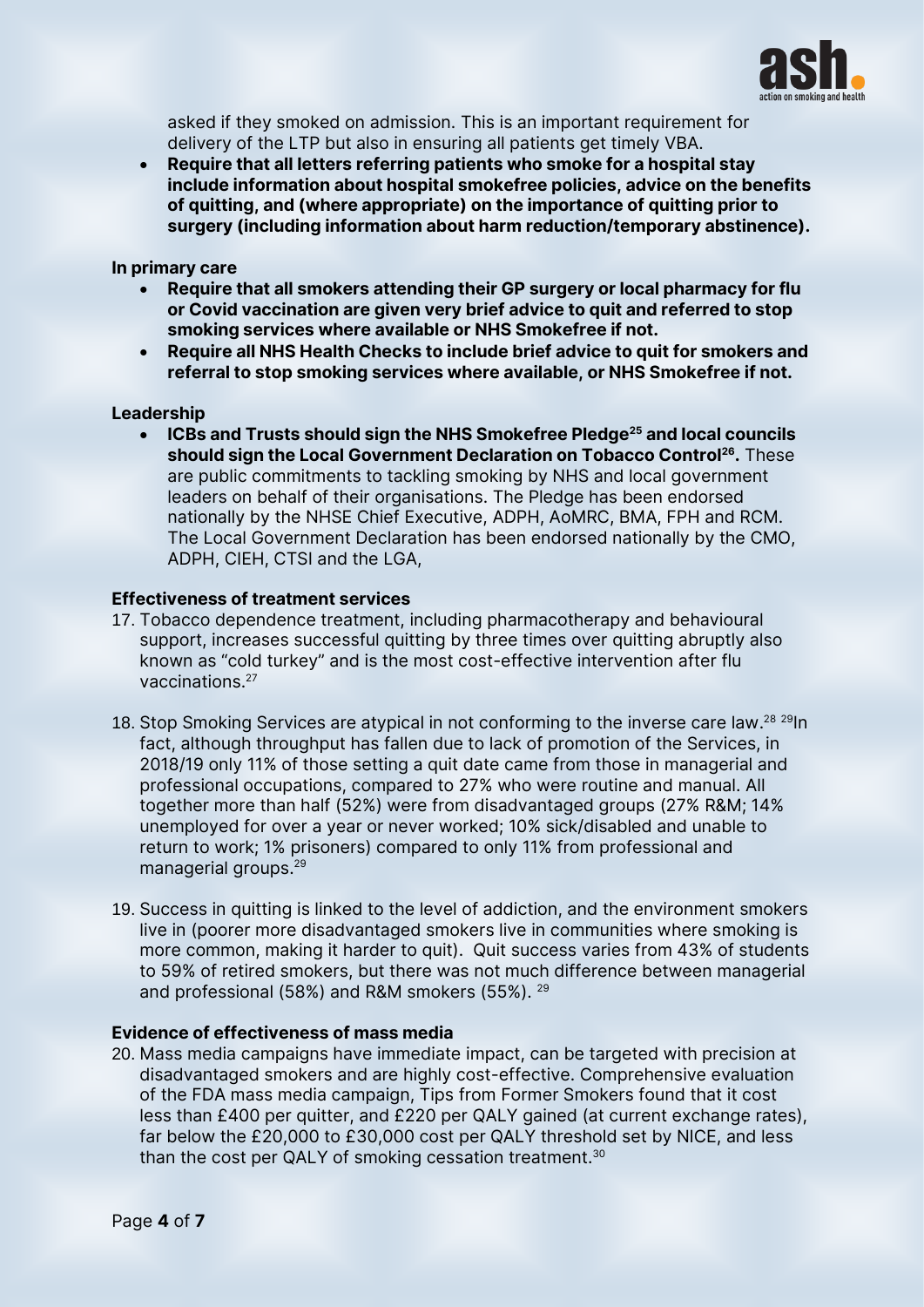

- 21. Such campaigns play an important role in motivating smokers to try to quit. In 2008 40% of adult smokers in England had tried to quit in the last year, in 2018 this had fallen by a quarter to only 30%. Over the same time period funding for mass media campaigns had fallen by 90% from £23.3 million in 2008/9 to around £2.4 million in 2018/19.<sup>31</sup> <sup>32</sup>
- 22. The annual PHE anti-smoking campaign, Stoptober, was estimated in 2012 to have generated an additional 350,000 quit attempts in England and saved 10,400 discounted life years (DLY) at less than £415 per DLY in the modal age group. In 2012/13 the national spend on mass media by PHE was over £8 million.  $33$ Broadcast media (TV and radio) are also the most trusted media, while trust in the Internet and social media is low.<sup>34</sup>
- 23. When due to funding cuts Stoptober only ran on digital media in 2016, there was a reduction in campaign recognition from 71% the previous year to 48% and the campaign was less effective at reaching older and poorer smokers.<sup>35</sup> The evidence is clear that exposure to campaigns is needed to drive awareness; digital and social media alone are not effective.
- 24. Such campaigns can be effective regionally as well as nationally, when implemented across logical media footprints. The NHS across the north of England has already invested successfully in a number of such campaigns, for example the 16 cancers campaign in 2019,<sup>36</sup> originated by Fresh North East, the dedicated regional tobacco control programme. The ICS in the North East of England is currently funding a campaign by Fresh North East on TV and radio, backed up by digital and social media.
- 25. The most sustained investment in recent years has been by the GM Health and Social Care Partnership. Since campaigns started in Greater Manchester in 2018. the proportion of adult smokers trying to quit in the last year has been sustained at around 40%.

#### To discuss any of these recommendations further please get in touch with our Deputy Chief Executive (email hazel.cheeseman@ash.org.uk)

## **References**

<sup>&</sup>lt;sup>1</sup> Jha P, Peto R, Zatonski W, et al. Social inequalities in male mortality, and in male mortality from smoking: indirect estimation from national death rates in England and Wales, Poland, and North America. The Lancet 2006; 36: 367–370.

 $2$  Gruer et al. Effect of tobacco smoking on survival of men and women by social position: a 28 year cohort study. BMJ. 2009

<sup>3</sup> Public Health England (PHE). [Smoking and tobacco: applying all our health.](https://www.gov.uk/government/publications/smoking-and-tobacco-applying-all-our-health/smoking-and-tobacco-applying-all-our-health#:~:text=Smoking%20is%20the%20leading%20cause,a%20serious%20smoking%2Drelated%20illness.) June 16, 2020. Accessed July 2020.

<sup>4</sup> Centers for Disease Control and Prevention (CDC). [Smoking & Tobacco Use.](https://www.cdc.gov/tobacco/data_statistics/fact_sheets/fast_facts/index.htm) May 2020. Accessed June 2020.

<sup>5</sup> Action on Smoking and Health. [Up in Smoke: Health Inequalities Dashboard.](https://ash.org.uk/wp-content/uploads/2022/02/Up-in-smoke_how-tobacco-drives-economic-and-health-inequalities-dashboard.zip) 2022

<sup>6</sup> Public Health England (PHE). [Smoking and tobacco: applying all our health.](https://www.gov.uk/government/publications/smoking-and-tobacco-applying-all-our-health/smoking-and-tobacco-applying-all-our-health#:~:text=Smoking%20is%20the%20leading%20cause,a%20serious%20smoking%2Drelated%20illness.) June 16, 2020. Accessed July 2020.

<sup>7</sup> ASH. Smoking: [People experiencing homelessness.](https://ash.org.uk/wp-content/uploads/2019/09/HIRP-People-experiencing-homelessness-1.pdf) September 2019.

<sup>&</sup>lt;sup>8</sup> NHS Digital. Statistics on Women's Smoking Status at Time of Delivery: England Quarter 4, [2019-20.](https://digital.nhs.uk/data-and-information/publications/statistical/statistics-on-women-s-smoking-status-at-time-of-delivery-england/statistics-on-womens-smoking-status-at-time-of-delivery-england-quarter-4-2019-20) 7 July 2020.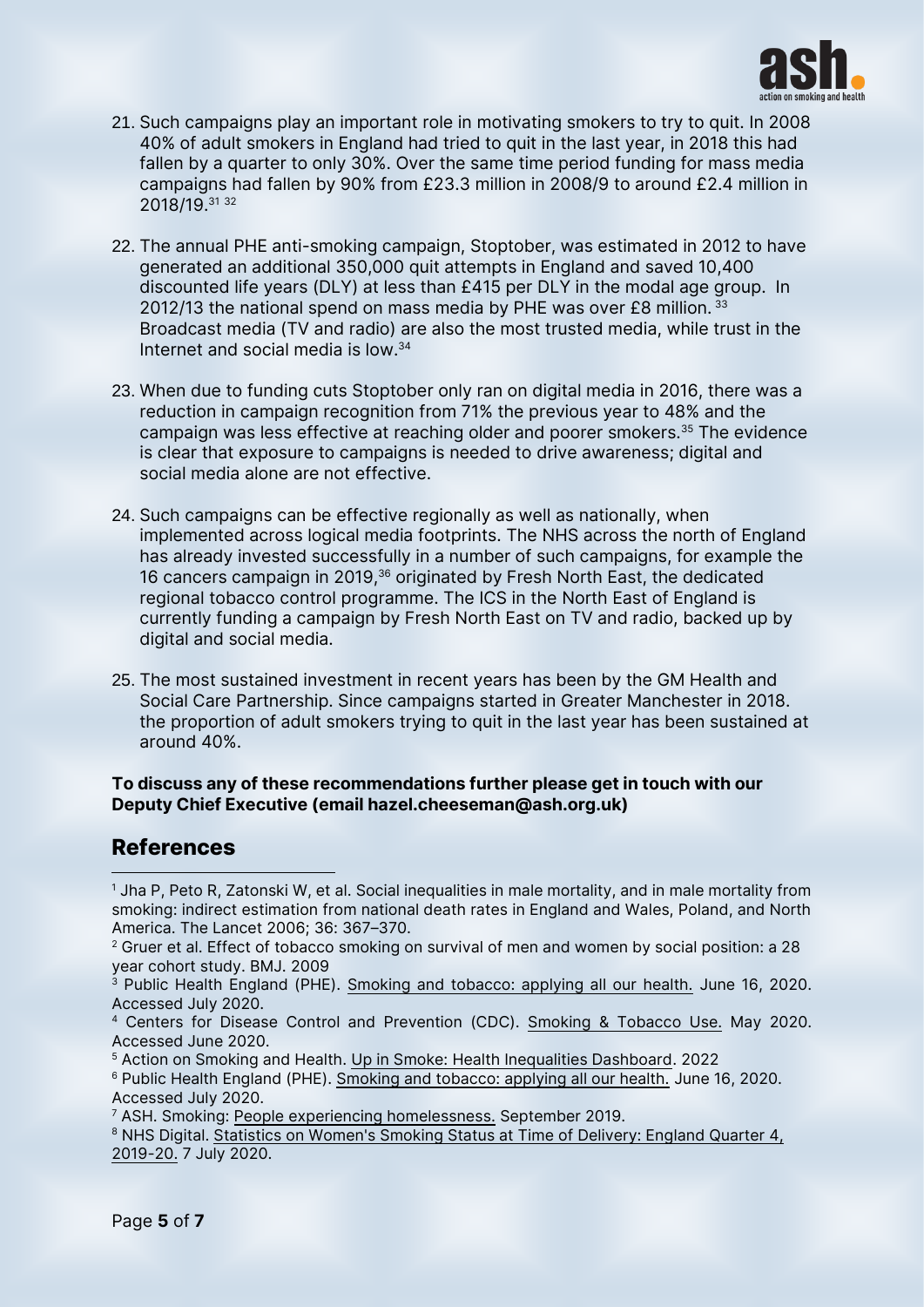

<sup>9</sup> Royal College of Physicians and the Royal College of Psychiatrists. Smoking and Mental [Health.](https://www.rcplondon.ac.uk/projects/outputs/smoking-and-mental-health) 2013.

 $\frac{10}{10}$  Working Group for [Improving the](https://www.aomrc.org.uk/wp-content/uploads/2016/10/Improving_-physical_health_adults_with_SMI_essential_actions_251016-2.pdf) Physical Health of People with SMI (2016) Improving the [physical health of adults with severe mental illness: essential actions](https://www.aomrc.org.uk/wp-content/uploads/2016/10/Improving_-physical_health_adults_with_SMI_essential_actions_251016-2.pdf) (OP100). Royal College of Psychiatrists

<sup>11</sup> Taylor GMJ et al. Does stop smoking improve mental health? Cochrane Database of Systematic Reviews. 2021.

 $12$  Royal College of Physicians. [Hiding in plain sight: treating tobacco dependency in the NHS.](https://www.rcplondon.ac.uk/projects/outputs/hiding-plain-sight-treating-tobacco-dependency-nhs) London: RCP, 2018.

<sup>13</sup> Weinberger AH, Platt J, Esan H, Galea S, Erlich D, Goodwin RD. Cigarette Smoking Is [Associated With Increased Risk of Substance Use Disorder Relapse: A Nationally](https://www.psychiatrist.com/jcp/addiction/substance-use-disorders/smoking-and-risk-of-sud-relapse/)  [Representative, Prospective Longitudinal Investigation.](https://www.psychiatrist.com/jcp/addiction/substance-use-disorders/smoking-and-risk-of-sud-relapse/) J Clin Psychiatry. 2017 Feb;78(2):e152-

e160. doi: 10.4088/JCP.15m10062. PMID: 28234432; PMCID: PMC5800400.

<sup>14</sup> Royal College of Physicians. *[Hiding in plain sight: treating tobacco dependency in the NHS.](https://www.rcplondon.ac.uk/projects/outputs/hiding-plain-sight-treating-tobacco-dependency-nhs)* London: RCP, 2018.

<sup>15</sup> National Institute for Health Research (NIHR). Cancer survivors who quit smoking sooner can [live longer.](https://www.spcr.nihr.ac.uk/news/quit-smoking-and-live-a-longer-and-better-life) September 2017. Accessed June 2020.

<sup>16</sup>ASH Joint Briefing: [Smoking and surgery.](https://www.accs.ac.uk/sites/default/files/Joint-briefing-Smoking-Surgery.pdf) 2016.

<sup>17</sup> Yusuf S et al. Modifiable risk factors, cardiovascular disease, and mortality in 155 722 individuals from 21 high-income, middle-income, and low-income countries (PURE): a prospective cohort study. Lancet. 2020 Mar 7;395(10226):795-808. doi: 10.1016/S0140- 6736(19)32008-2. Epub 2019 Sep 3. Erratum in: Lancet. 2020 Mar 7;395(10226):784. PMID: 31492503; PMCID: PMC8006904.

<sup>18</sup> Duncan MS, Freiberg MS, Greevy RA, Kundu S, Vasan RS, Tindle HA. Association of smoking cessation with subsequent risk of cardiovascular disease. Jama. 2019 Aug 20;322(7):642-50 <sup>19</sup> Unal B, Critchley JA, Capewell S. Explaining the decline in coronary heart disease mortality in

England and Wales between 1981 and 2000. Circulation. 2004 Mar 9;109(9):1101-7.

 $20$  Tobacco control and stop smoking services in local authorities in England, 2021. ASH and Cancer Research UK.

 $21$  Royal College of Physicians. [Hiding in plain sight: treating tobacco dependency in the NHS.](https://www.rcplondon.ac.uk/projects/outputs/hiding-plain-sight-treating-tobacco-dependency-nhs) London: RCP, 2018.

 $22$  Agrawal S. Community pharmacies role in supporting people to live a healthy lifestyle: more [help for people to stop smoking.](https://www.england.nhs.uk/blog/community-pharmacies-role-in-supporting-people-live-a-healthy-lifestyle-more-help-for-people-to-stop-smoking/) NHS England. March 2022

 $23$  Action on Smoking and Health. Delivering a smokefree 2030: the role of supralocal working in tobacco control. March 2022. Full report: [https://ash.org.uk/wp-](https://ash.org.uk/wp-content/uploads/2022/04/Regional-report-2022.pdf)

[content/uploads/2022/04/Regional-report-2022.pdf](https://ash.org.uk/wp-content/uploads/2022/04/Regional-report-2022.pdf)

Summary:<https://ash.org.uk/wp-content/uploads/2022/04/Regional-report-Summary.pdf> <sup>24</sup> British Thoracic Society. [National Smoking Cessation Audit 2019.](https://www.brit-thoracic.org.uk/quality-improvement/clinical-audit/national-smoking-cessation-audit-2019/) June 2020. Accessed July 2020.

<sup>25</sup> NHS Smokfree Pledge: [https://smokefreeaction.org.uk/smokefree-nhs/nhs-smokefree](https://smokefreeaction.org.uk/smokefree-nhs/nhs-smokefree-pledge/)[pledge/](https://smokefreeaction.org.uk/smokefree-nhs/nhs-smokefree-pledge/)

<sup>26</sup> Local Government Declaration on Tobacco Control:

<https://smokefreeaction.org.uk/declarationsindex-html/>

 $27$  Zoumot Z, Jordan S, Hopkinson NS Emphysema: time to say farewell to therapeutic nihilism Thorax 2014;69:973-975.

<sup>28</sup> Appleby J. [Inverse Care Law.](https://www.kingsfund.org.uk/publications/articles/inverse-care-law) Health Service Journal, vol 111, 5760, pp 37. 2001.

<sup>29</sup> NHS Digital. [Statistics on NHS Stop Smoking Services in England April 2018 to March 2019.](https://digital.nhs.uk/data-and-information/publications/statistical/statistics-on-nhs-stop-smoking-services-in-england/april-2018-to-march-2019) September 2019. Accessed June 2020.

 $^{\rm 30}~$  Xu X, Alexander Jr RL, Simpson SA, Goates S, Nonnemaker JM, Davis KC, McAfee T. A  $\rm cost$  effectiveness analysis of the first federally funded antismoking campaign. American journal of preventive medicine. 2015 Mar 1;48(3):318-25.

<sup>31</sup> APPG Smoking and Health. Delivering the vision of a 'Smokefree Generation' The All Party Parliame[ntary Group on Smoking and Health response to 'Prevention is better than cure'](https://ash.org.uk/wp-content/uploads/2019/03/2019-APPG-report.pdf). February 2019.

<sup>32</sup> ASH and Breathe 2025. Consultation response. Advancing our health: prevention in the [2020s.](https://ash.org.uk/information-and-resources/reports-submissions/submissions/ash-and-breathe2025-response-to-advancing-our-health-prevention-in-the-2020s/) October 2019.

Page 6 of 7